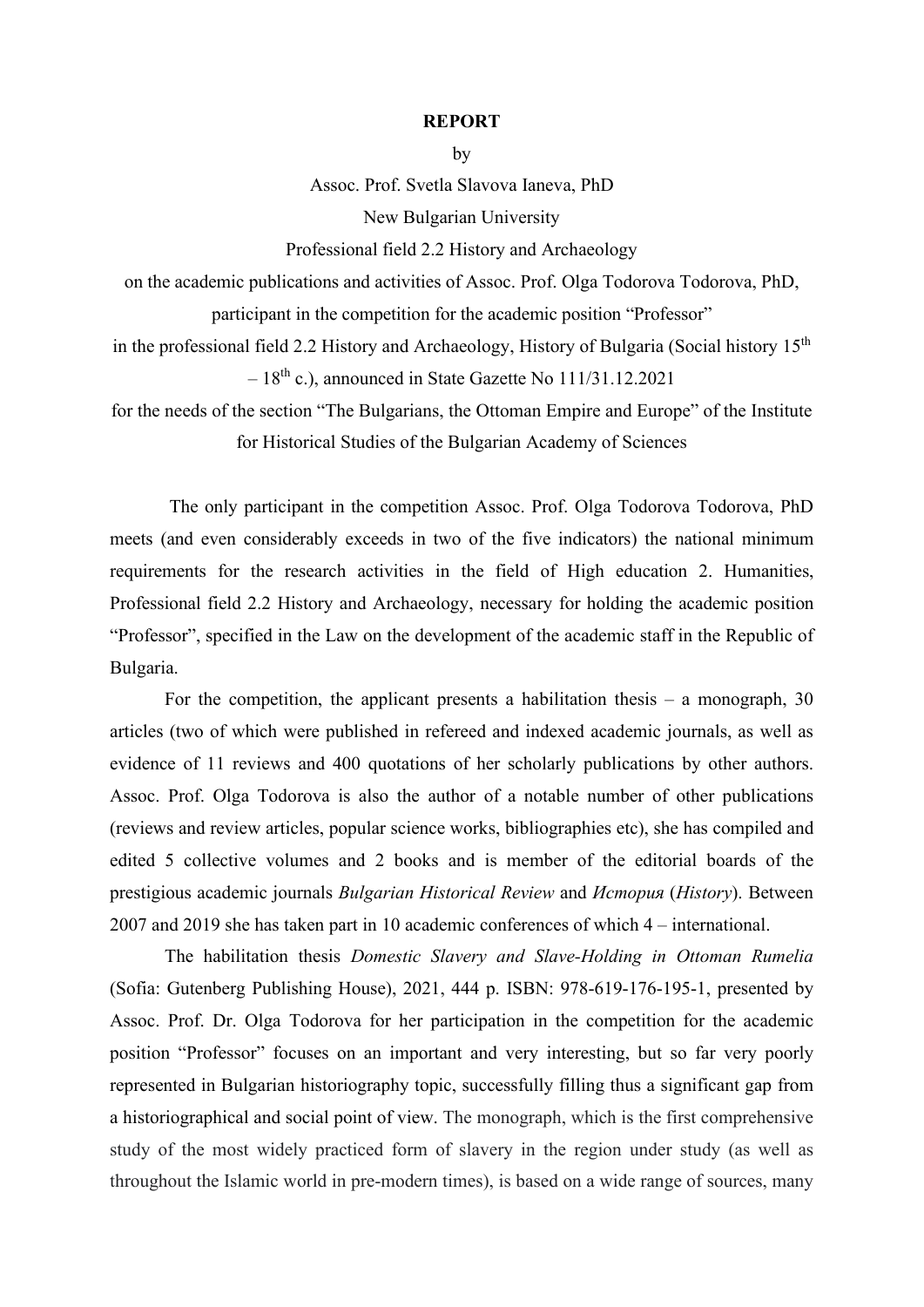of which are for first time introduced into scientific circulation. Among them, the archival documents from the registers of the *kadı* courts of the cities of Sofia, Russe and Vidin for the period of the  $16<sup>th</sup> - 18<sup>th</sup>$  c. hold the largest share.

Applying various research methods, the author sheds light consecutively on the most important aspects of the problems under study: from clarifying the institution of Muslim domestic slavery, through the sources and methods of recruiting slaves and their ethnic composition during the different periods of Ottoman rule in the Balkans, to tracing the individual 'life cycle' of the slaves, the various mechanisms of integration of the domestic slaves, male and female, in Ottoman society, as well as the opposite cases – of non-integrated slaves, the reasons for this and the manifestations of their resistance. Throughout the text, the correlation between norm and real practice does not escape the author's attention. The specific case of the Black domestic slaves is also considered. The impressively varied social and religious profile of the slaveholders, their motivations and "economic strategies" are also outlined. Approaching the researched issues from the perspective of "History from below", Olga Todorova provides us with an accurate analysis, but also with a fascinating historiographical narrative, in which the characters acquire flesh, bringing to life the personal stories of male and female slaves and slaveholders. The monograph succeeds in setting and proposing valuable interpretations to significant macro-historical problems and in simultaneously "populating history with people" (to quote Prof. Vera Mutafchieva). Furthermore, the reconstruction of the picture of domestic slavery and slaveholding in Ottoman Rumelia is placed in a broad spatio-temporal and problematic context – of slavery and slaveholding in the European late-medieval and early-modern world, of the decline of slavery in the Ottoman Empire in the second half of  $18<sup>th</sup> - 19<sup>th</sup>$  centuries, as well as of the emerging national ideology and discourse on the "Turkish slavery" among the Bulgarians during this period. The in-depth study of domestic slavery and slaveholding in the central part of the Ottoman Balkans allows the author, in addition to formulating innovative research theses and convincingly defending them, to provide a solid scientific basis for overcoming some popular, even nowadays, but untenable from a scientific point of view public stereotypes. Highly appreciating the overall contribution of the monograph, I only regret that it is not provided with a detailed summary in English or another foreign language.

The other studies and articles with which Assoc. Prof. Olga Todorova participates in the competition for the academic position "Professor" cover an impressively wide range of important research topics and problems in the field of social history of the Ottoman Balkans in the  $15<sup>th</sup> - 18<sup>th</sup>$  centuries (and beyond) and make significant contributions to historiography.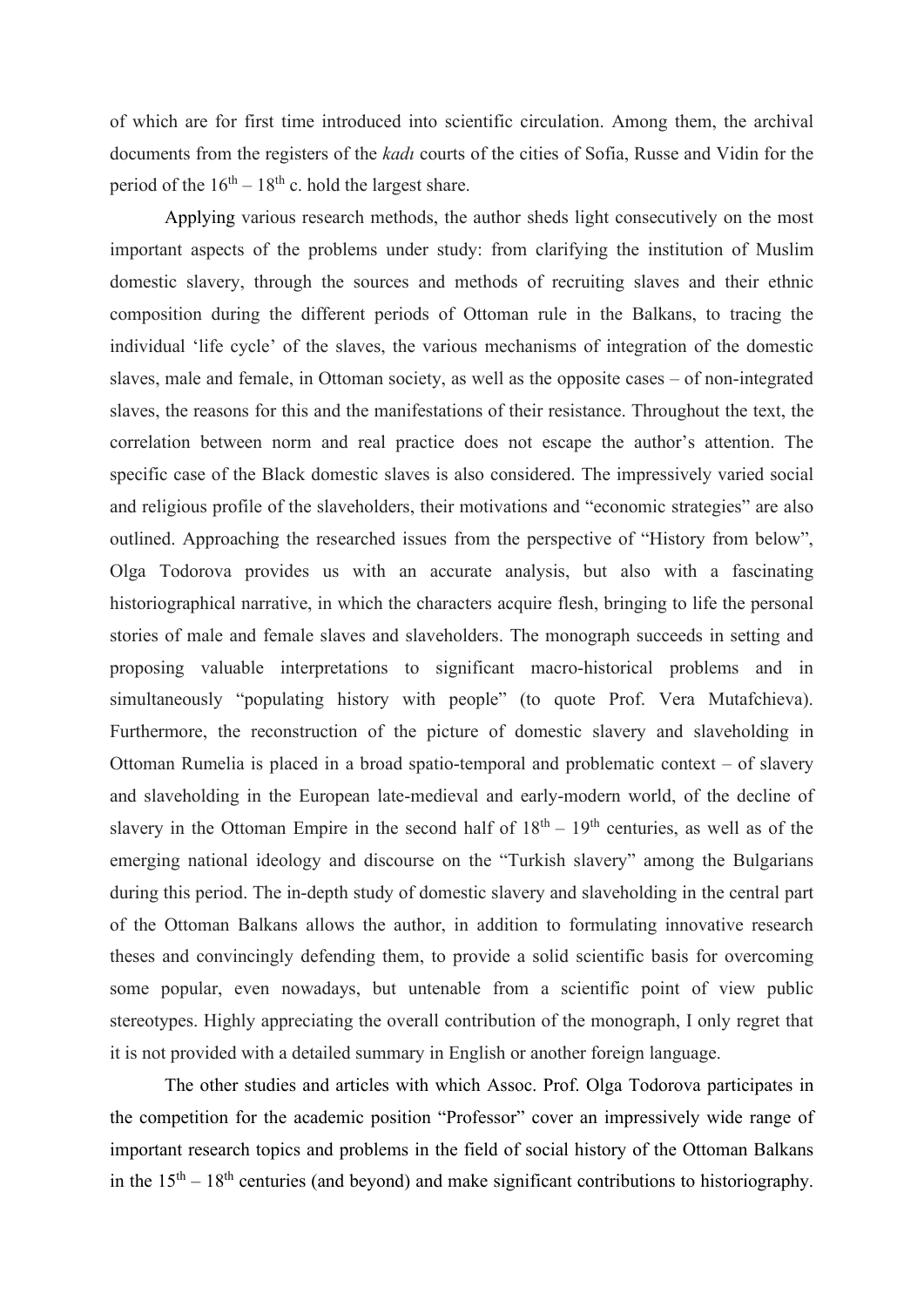Among the contributions of these publications should be noted the exploration, from new perspectives, with new approaches and through the introduction into scientific circulation of new sources, of still not sufficiently studied, especially in their specific forms of functioning in the region, Muslim institutions such as *Hajj* and *Waqf*, of domestic slavery, of various aspects and dimensions of the contact-conflict between Muslims and Christians in the Balkans during the Ottoman period, of the "image of the other" (Muslims, Jews and Black people) in the collective Bulgarian consciousness during the Ottoman era, and of the complex interrelations between history and folklore in this context. Without neglecting the contributions of Assoc. Prof. Olga Todorova in the study of various aspects of everyday life, of the place of the Orthodox Church in the life of the Bulgarians in the  $15<sup>th</sup> - 18<sup>th</sup>$  centuries, as well as of various historiographical problems, it should be specifically noted that she is the first thorough researcher in the field of the history of women in central Rumelia during the early Ottoman period, as well as of the status of children in the  $15<sup>th</sup> - 18<sup>th</sup>$  centuries. The research interests of Assoc. Prof. Olga Todorova include the exploration of different aspects of the life and activities of some interesting, "extraordinary", personalities from the 19<sup>th</sup> century, which allows her to also contribute to the field of micro-history.

Assoc. Prof. Olga Todorova's teaching experience includes lecturing in several BA and MA courses at the Faculty of History, the Faculty of Philosophy and the Faculty of Classical and New Philology at Sofia University "St. Kliment Ohridski". She has also supervised the PhD thesis of Krastio Iordanov (former PhD student at the Institute for Historical Studies of the Bulgarian Academy of Sciences and now senior assistant in the same institution) entitled "The *voynuk* institution in the Bulgarian lands  $15<sup>th</sup> - 16<sup>th</sup>$  c.: a historical and demographic study" which was successfully defended in 2013.

The applicant Assoc. Prof. Olga Todorova has participated in ten successfully accomplished research projects. With her participation in these projects, she has greatly contributed to the development of research in the fields of the ethno-religious relations in Bulgaria and the Balkans, the history of women, children, marriage and family in the early centuries of Ottoman rule, everyday life, the social structures and relationships in Ottoman Rumelia in the  $15<sup>th</sup> - 18<sup>th</sup>$  centuries, the study of Balkan identities during the Modern times and a number of other important research topics.

Assoc. Prof. Olga Todorova has been a member of the Scientific Council of the Institute for Historical Studies of the Bulgarian Academy of Sciences since 2008, and in the period 2008-2012 she was its Deputy Chairman. Since 2012 she has been the head of the